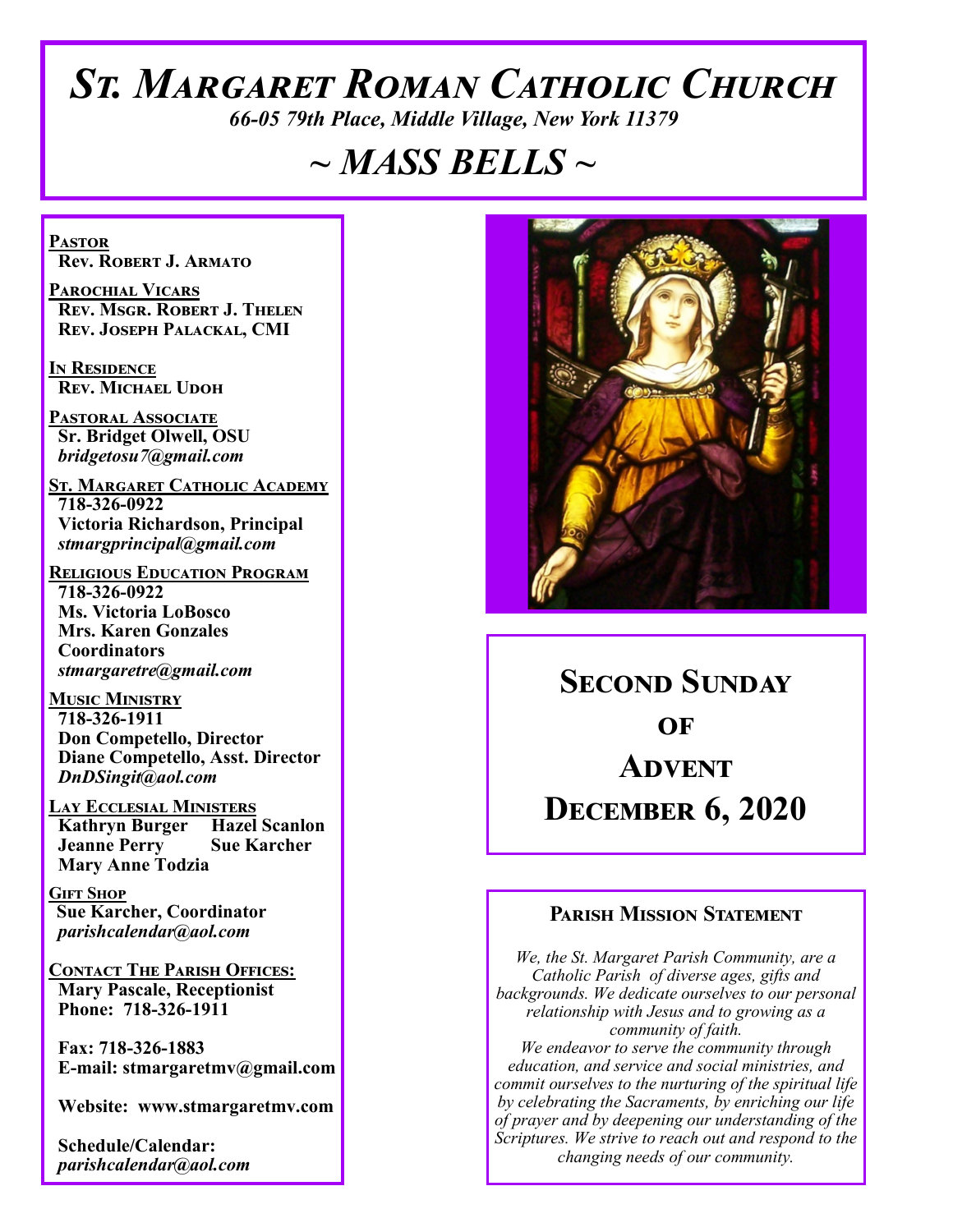|                                               | <b>MASSES FOR THE WEEK</b>                                                                                                                                                                                                      |
|-----------------------------------------------|---------------------------------------------------------------------------------------------------------------------------------------------------------------------------------------------------------------------------------|
| SUN.                                          | <b>DECEMBER 6 - SECOND SUNDAY</b>                                                                                                                                                                                               |
| 7:30<br>9:00                                  | <b>OF ADVENT</b><br>Concetta & John Averna<br>Geraldine Ciaccio/Filippo e Girolama Curatolo<br>Pietra Biondo/MariaSoldano/                                                                                                      |
| 10:30<br><b>NOON</b><br>5:00PM                | <b>Frank Lackner</b><br>Martin & Charlotte Wintergerst<br>People of the Parish                                                                                                                                                  |
| MON.<br>7:00<br>9:00<br>7:30PM                | <b>DECEMBER 7 - ST. AMBROSE</b><br><b>Purgatorial Society</b><br>Robert R. Gockley, Sr.<br>Rosemarie Sparacio                                                                                                                   |
| TUE.<br>7:00<br>9:00<br><b>NOON</b><br>7:30PM | <b>DECEMBER 8 - THE IMMACULATE</b><br><b>CONCEPTION OF THE BLESSED</b><br><b>VIRGIN MARY/HOLY DAY OF OBLIGATION</b><br>People of the Parish<br>Frony DiCenso<br>Veronika Schug<br>Mary Narky                                    |
| WED.<br>7:00<br>9:00                          | <b>DECEMBER 9 - ST. JUAN DIEGO</b><br><b>CUAUHTLATOATZIN</b><br>Ed Blake<br>Anita Wunsch                                                                                                                                        |
| THU.<br>7:00<br>9:00                          | <b>DECEMBER 10 - ADVENT WEEKDAY</b><br>George Bley<br>David P. Jones (anniv)                                                                                                                                                    |
| FRI.<br>7:00<br>9:00                          | DECEMBER 11 - ST. DAMASUS I, POPE<br>Joe VanSchaick<br>Ida Lento/Maria Falsetta                                                                                                                                                 |
| SAT.<br>9:00                                  | DECEMBER 12 - OUR LADY OF GUDALUPE<br>Collective: Deceased Priests of the Brooklyn &<br>Rockville Centre Dioceses/Edward & Nellie<br>(Malone) Tolles/Lauretta Burrlesci/Rev. August                                             |
| 11:45                                         | J. lantosca<br>Memorial Mass: Walter J. Tuft, John Bohan,<br>Donald W. Flynn,                                                                                                                                                   |
| 5:00PM                                        | People of the Parish                                                                                                                                                                                                            |
| SUN.<br>7:30<br>9:00<br>10:30<br><b>NOON</b>  | <b>DECEMBER 13 - THIRD SUNDAY</b><br><b>OF ADVENT</b><br>Julius Averna<br>Santa Lucia/ Leonardo Curatolo/Mary York/<br>Geraldine Ciaccio/John Bohan/Giovanni e<br>Gaetana Caruso<br>Eileen & Margaret Flynn<br>Rosamma Palackal |
| 5:00PM                                        | Edward & Nellie (Malone) Tolles                                                                                                                                                                                                 |



*SECOND SUNDAY OF ADVENT DECEMBER 6*

## **PARISH INFORMATION**

## **Rectory Office Hours**

**Monday - Friday - 9am to Noon and 1pm to 5pm Saturday - by appointment Sunday - closed**

**CONFESSIONS** - Saturday, 4:00-4:45pm in the church.

**NOVENA** to Our Lady of the Miraculous Medal Mondays after the 9am Mass.

**THE ROSARY AND DIVINE MERCY** devotion are prayed every morning in the church at 8:30am.

**BAPTISMS** take place on the 1st and 3rd Sunday of each month, at 1:30pm and 2:30pm. Please call the rectory for an appointment and to register your child. No more than two children will be baptized at each session, with a maximum of 25 guests per family.

**WEDDINGS MUST** be scheduled at least six months in advance by appointment with a priest or a deacon. Please call the rectory office. For marriage preparation information visit www.pre-cana.org.

**THE ENGLISH CHOIR** rehearses on Wednesday, at 7 pm in the Church. Tenors and baritones needed!

**IL CORO ITALIANO** prattica ogni Domenica prima della Messa Italiana.

**THE YOUTH CHOIR** rehearses on Monday, from 6-7 pm in the Church. For more info, DnDsingit@aol.com **SUSPENDED**

**BOY SCOUT TROOP #119** meets on Tuesdays from 7:15-9 pm in the Parish Hall. New members are welcome, age 10 1/2 & up. Call Mr. Krzewski, 718-894-4099. **SUSPENDED**

**CUB PACK #119** meets on Mondays from 7-8:30 pm in the Parish Hall. New members welcome, age 6 to 10-1/2. Call Mr. Krzewski, 718-894-4099. **SUSPENDED**

**SENIOR CITIZENS** meet every Wednesday at 12 Noon in the Parish Center. **SUSPENDED**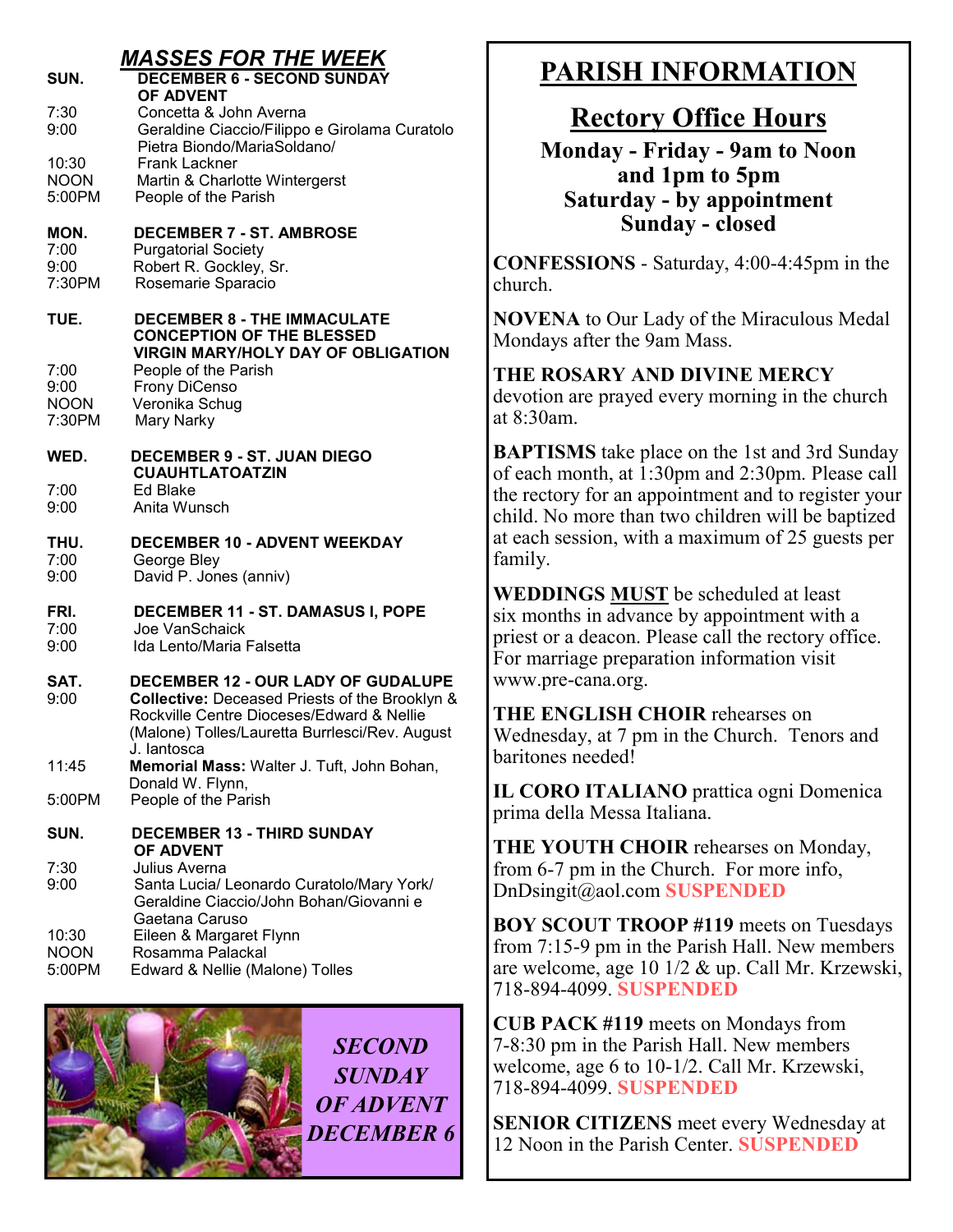# PLEASE PRAY FOR OUR SICK

Connie Faccibene, Linda Frazier, Cari Ann Falk-LoBello, Glen Falk, Ronald Frazier, Robert Sabini, Lee Falk, McKinley Kelleher, Sean Harrison, Justin James Quirke, Elizabeth Ott, Mary Harrison, Gloria Mojica, Gloria Pemaj, Allen McConville, Jack Marchindiondo, The Scaturro Family, Louis Pittelli, Louis Pittelli, James Graff, Immaculate Marge D'Elia, Jim O'Friscoll, Mary Rigovich, Matteo Sabini, Bob Biolsi, The Mojica Family, Msgr. Leonard Badia, Matthew Zender, Joseph & Mary Augustine, Anthony Pittelli, Josephine Hartnett, Karen Schaefer, Jill Archbold, Fr. Paul Weirichs CP, Hannah Lehman, Daniel Wilson, John Austin Bryzgornia, Dave Kazmier, John Nogiewich, Tim Rooney, Frank Ciccone, Cindy (Peli) Heege, Dr. Ajay Lodha, Dr. Vincent P. Rappa, Charlie Krzewski, Helga Zender, Deacon John DeBiase, Tom Haubert, John Miller, Cathie Greulich, Sr. Mary James Fox, Edward Pandolfo, Paul Colangelo, Carmen Gonzalez, Edward Stoltzenberg, Santos Santiago, William & Patricia Scharbach,

*The names will remain for 3 months, please call 718-326-1911 and ask for continued prayers.*

## **Prayer Requests**

**Pray for vocations to the Priesthood and Religious Life.** 

**Pray for first responders and medical personnel.**

**Please pray for our men and women from our Parish serving in the defense of our country: Lt. Col. Thomas Frohnhoefer Sgt. Robert A. Domenici** 



## *WE RECALL OUR BELOVED DECEASED*

*Especially:*

*Arthur C. Woods May they rest in Christ's Peace!*

## **MEMORIALS**

## *WINE& HOST THIS WEEK*

*are offered in memory of John Bohan at the request of The St. Vincent dePaul Society.*

## *ALTAR CANDLES THIS WEEK*

*are offered in memory of David P. Jones at the request of Barbara Mundy.*

## *TABERNACLE LAMP THIS WEEK*

*is lit in memory of Ida Lento & Maria Falsetta, at the request of Lucy, Jennifer & Michael Sutera.*



*THE IMMACULATE CONCEPTION OF THE BLESSED VIRGIN MARY DECEMBER 8*

## **TODAY'S READINGS**

 *Second Sunday of Advent* 

Is 40:1-5, 9-11 Ps 85:9-14 2 Pt 3:8-14 Mk 1:1-8

## **READINGS FOR THE WEEK**

 Monday: Is 35:1-10 Ps 85:9ab, 10-14 Lk 5:17-26 Tuesday: Gn 3:9-15, 20 Ps 98:1, 2-3ab, 3cd-4 Eph 1:3-6, 11-12 Lk 1:26-38 Wednesday: Is 40:25-31 Ps 103:1-4, 8, 10 Mt 11:28-30 Thursday: Is 41:13-20 Ps 145:1, 9-13ab Mt 11:11-15 Friday: Is 48:17-19 Ps 1:1-4, 6 Mt 11:16-19 Saturday: Zec 2:14-17 or Rv 11:19a, Rv 12:1-6a, 10ab Jdt 13:18bcde, 19 Lk 1:26-38 or Lk 1:39-47

 Sunday: Is 61:1-2a, 10-11 Lk 1:46-48, 49-50, 53-54 1 Thes 5:16-24 Jn 1:6-8, 19-28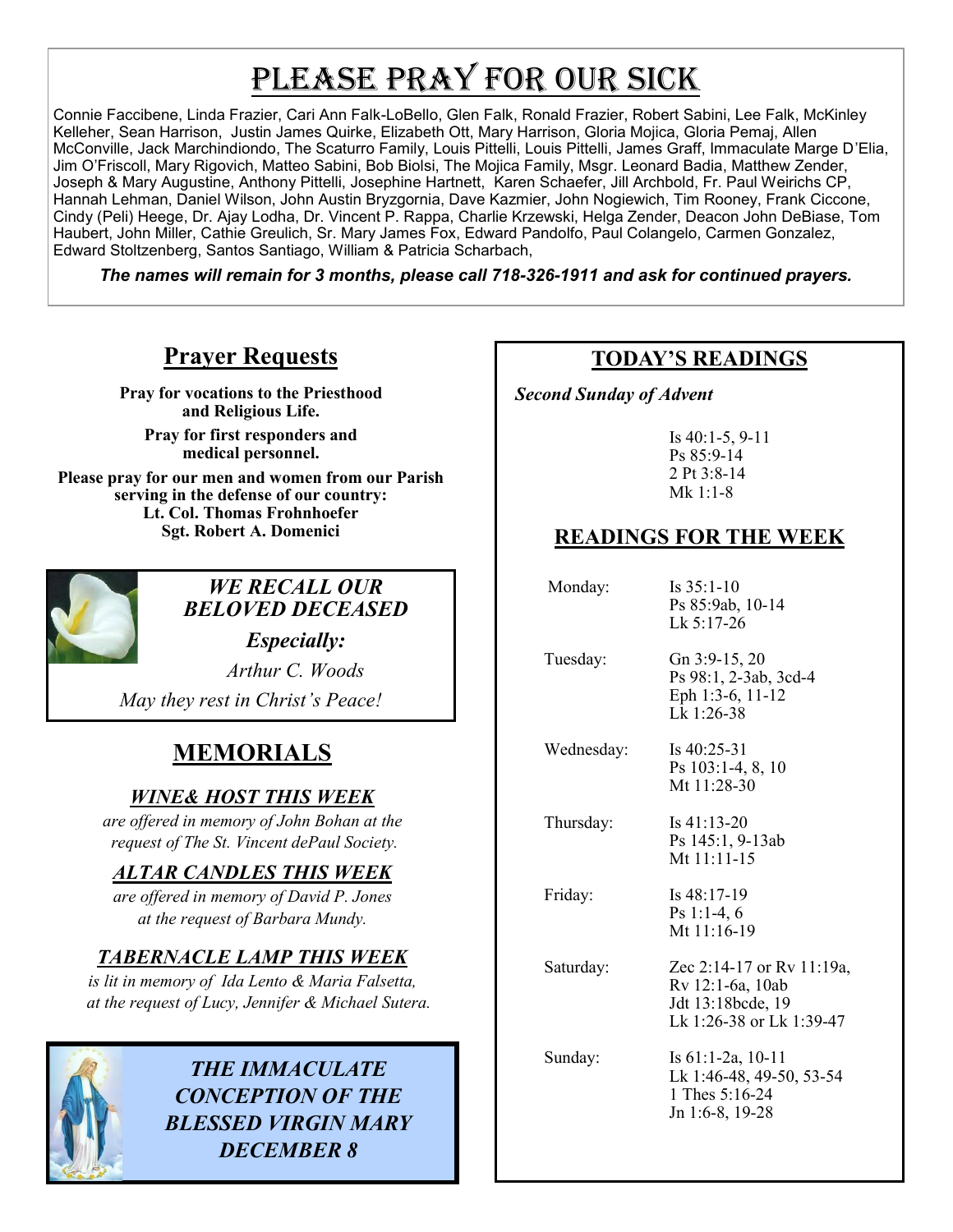#### *From the Pastor's Desk:*

## *"Prepared?"*

 Early last week, while doing some Thanksgiving shopping on Metro, I noticed that there were no street decorations as in previous years. I figured that it was the result of a bad local economy and that the merchants weren't going to put up the usual "holiday" displays suspended across the street. That guess was proven wrong last Saturday morning, however, as the decorating crews were hard at work rigging lights, preparing the heart of Middle Village for Christmas.

 For what are we preparing our hearts, though, and how prepared are we? Our focus in the first half of Advent (up to December 17) ought to be not on marking the First Coming of our Savior at Christmas. That's what the second half of the season is all about, though even then we stray off course.

 The Scriptures today speak to us about two historical events: the Promise of a Savior to the People of Israel seven centuries before Christ and the fulfillment of that Promise in the mysteriously unnamed One heralded by St. John the Baptist. (Spoiler alert: that would be Jesus Christ.)

 Isaiah proclaimed a word of hope and consolation for Israel to prepare a royal highway for the coming of a redeemer who, though powerful as a conquering general, would come with the compassionate tenderness of a shepherd to put an end to the people's suffering and disgrace and to make all thing new. The people were to prepare the highway by returning to the Covenant, living according to the Commandments and the teachings of Moses and the Prophets, removing the obstacles that impeded their relationship with God by reforming their lives.

 Seven hundred years later, St. John the Baptist also called the people to repent of their sins, their obstacles, so as to be forgiven by God and thus enter into a new, right relationship with Him. St. John set the stage to prepare the people for the coming fulfillment of Isaiah's prophecy, and thousands heeded his call.

 The messages of Isaiah and St. John, are not simply matters of historical events, though. They are prophets for our days as well as their own, and their challenges apply equally well to us today, indeed, to people of every age, for every person has need for repentance and reformation, whether our sins be great or small.

 This has been a disastrous year, one that no one would like to repeat. Yet, some good things have come along, like a greater appreciation for life and the love of family and friends. There is also the opportunity to slow down and to examine our lives and relationships with God and one another, as well as to give us more time for prayer (private if not communal) and for putting ourselves on a straighter path so as to hasten the Coming of the Lord by conducting ourselves in holiness and devotion, as St. Peter urges in today's Epistle.

 It's very easy to get distracted by thing of lesser or no importance at this time of year. The so-called "Christmas" specials and movies are but one example. While there will be less partying this year, we still have a tendency to spend more time on decorating and cleaning the house, shopping for gifts, and preparing holiday foods than we do in decorating our lives with good works, cleaning our souls by going to confession, doing acts of charity and forgiveness, and nourishing our souls with the Sacrament of the Eucharist.

 Christ will come suddenly, at the end of all time and more immediately at the end of our time. For God, time is one eternal moment; ours on this earth is not. We do not know how much of it we have been given, but God offers us enough to repent of our sins and come to newness of life through His Holy Spirit.

 Be attentive, then, to the call to remove the obstacles of sin and fear that separate us from receiving God's loving mercy and forgiveness, that we truly may prepare the way of the Lord, celebrating His first coming with joy and ready to receive Him with hope and love when He comes again. Prepare!

#### *~ Fr. Armato*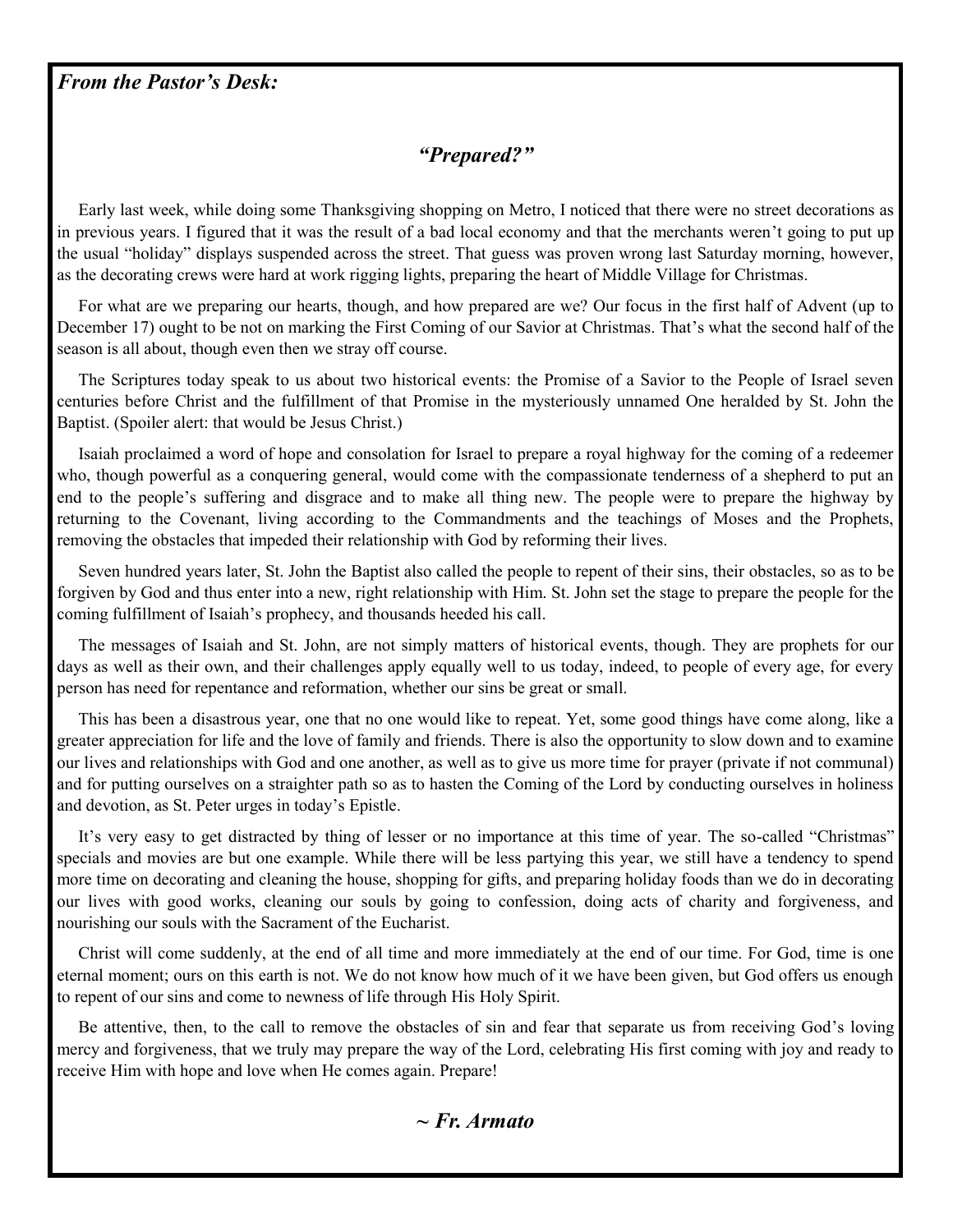## **ANNUAL CATHOLIC APPEAL**

 The **2020** *Annual Catholic Appeal* campaign continues toward our goal of **\$80,015. So far, 176 families have pledged \$63,818 (79.8%).** We have *\$16,197 to go.* 

 First come your own family needs, then those of the Parish and Diocese. With about 650 families registered in the Parish, our goal comes to an *average of \$125 per family*. Even in these difficult times, though, it shouldn't be a burden, if we ALL pitch in between now and Christmas. Please use the envelopes available in church, if you have not made a pledge as yet.

**www.annualcatholicappeal.org** 

## **CHURCH OPEN HOURS**

 **The church will be open only for the celebration of Masses and baptisms. It will be closed at all other times to enable us to clean and sanitize the facilities.**

 *Please observe these rules for your safety and that of others:*

Do NOT enter the church, if you are sick. Anyone entering the church MUST wear a facemask or covering. "Social distancing" MUST be observed at all times.

Sit **only** in the areas that are marked by a taped cross.

The lavatories are locked.

 Do NOT leave *ANYTHING* in the pews or at the entrances.

 Mass attendance is increasing little by little. We still have a long way to go to get back to normal. In the meanwhile, please remember that families or couples are allowed to sit together, but individuals still must observe social distance in church.

## **URSULINE SISTERS JOY OF GIVING VIRTUAL AUCTION THROUGH DECEMBER 10**

Beautiful items for everyone. Christmas shopping made easy! The link to the virtual auction registration and item previews will be posted on their website: **wwwtildonkursuline.org** Questions? Contact Anne, **718-591-0681, ext. 2060 or awalsh@tildonkursuline.org**

#### **THE ST. VINCENT dePAUL FOOD PANTRY**



 is located in the Convent 66-25 79th Place

#### The Pantry is open every **WEDNESDAY AND SATURDAY from 10:00am to 12:00Noon**

We thank you all for your overwhelming donations to the food pantry during the Thanksgiving holiday season. At this time we are asking for

**grocery store gift cards,** which can be placed in the rectory office mail slot. As always, thank you for your generosity!

## **PARISH FINANCES**

 We depend on your kindness very heavily at this time of year. Please be generous in the special collections, especially in your **Christmas Gift to Your Parish**, since we are projecting an *operating loss of over \$300,000* for the current fiscal year, 9/1/20-8/31/21. We are at the point where we cannot pay our bills without dipping into what remains of rapidly thinning reserves.

 Thanks to all of you who continue to support *your*  parish as best as possible during these difficult times, whether through e-giving or in-pew offerings!

 To use *Faith Direct* for e-giving, go to the icon on our website and follow the instructions to sign up; or you can go straight to the *Faith Direct website* and enter our parish code, **NY299.** You can change your decision later on, as you wish.

#### **NEW HYMNALS**

 We have put our new hardbound hymnal with the full three-year cycle of Scripture readings into the pews in place of the annual missalette. This will save us time, work, and money in the long rum, since it will last for over seven years with *proper care.*

The new books can be memorialized for \$25 per intention, as we've done with the missalettes. **Please**  *use the request forms available in the church vestibule and at the Rectory for your intentions.*